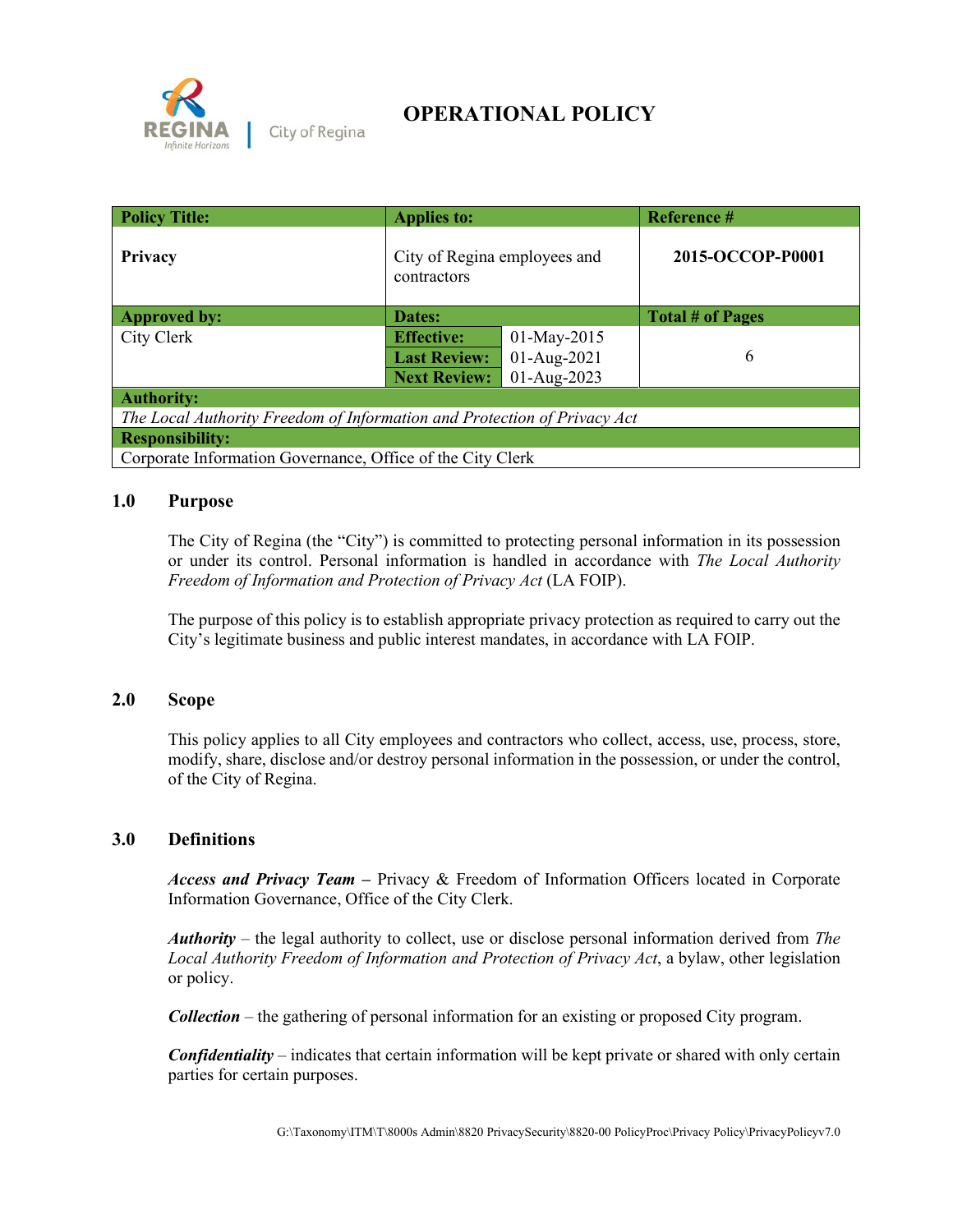*Confidential Information* – information that is meant to be kept private or shared with only certain parties for certain purposes. Confidential information may include personal information and information of a sensitive nature which may be, but is not limited to, third party/proprietary/commercial information.

*Consent* – the agreement of an individual for the collection, use or disclosure of their personal information.

*Contractor* – an individual or company retained under contract to perform services for the City.

*Disclosure* – when personal information is made available or released.

*Duty to Protect* – the City's obligation to protect the integrity, accuracy and confidentiality of the personal information in its possession or under its control.

*Employee* – an individual employed by the City, including an individual retained under a contract to perform services for the City.

*Information* – what a record contains. It is also a term used to refer to the content of an electronic database or application. Regardless of the form, all recorded information in the possession or under the control of the City is a record.

*Information Management Service Provider* – a person or body that processes, stores, retains or destroys records of a local authority containing personal or confidential information or provides information management or information technology services to a local authority.

*Initiative* – a standard term used to represent, but which is not limited to, a program, project, service, application or software upgrade.

## *LA FOIP* – *The Local Authority Freedom of Information and Protection of Privacy Act*.

*Personal Information* – recorded information about an identifiable individual which may include but is not limited to: information about an individual's race; religion; family status; age; birthdate; place of origin; employment or criminal history; financial information; health services number; driver's license number; social insurance number; home address, email address or telephone number; physical or mental condition of an individual; an individual's personal views or opinions except where they are about another individual.

*Privacy* – the right to keep certain information private; freedom from unauthorized access to, use, or disclosure of one's personal information.

*Privacy Assessment* – a tool used to review privacy risks, associated with collecting, accessing, using, processing, storing, modifying, sharing, disclosing and/or destroying personal information, typically undertaken during the initial or conceptual stage of an initiative. It consists of two parts: Part 1: Privacy Quick Assessment, Part 2: Privacy Impact Assessment.

*Privacy Breach* – when there is unauthorized access to, use or disclosure of personal information. Such activity is unauthorized if it occurs in contravention of *The Local Authority Freedom of Information and Protection of Privacy Act.*

*Privacy Impact Assessment* – a detailed diagnostic tool used to identify and resolve privacy risks inherent to initiatives undertaken by the City.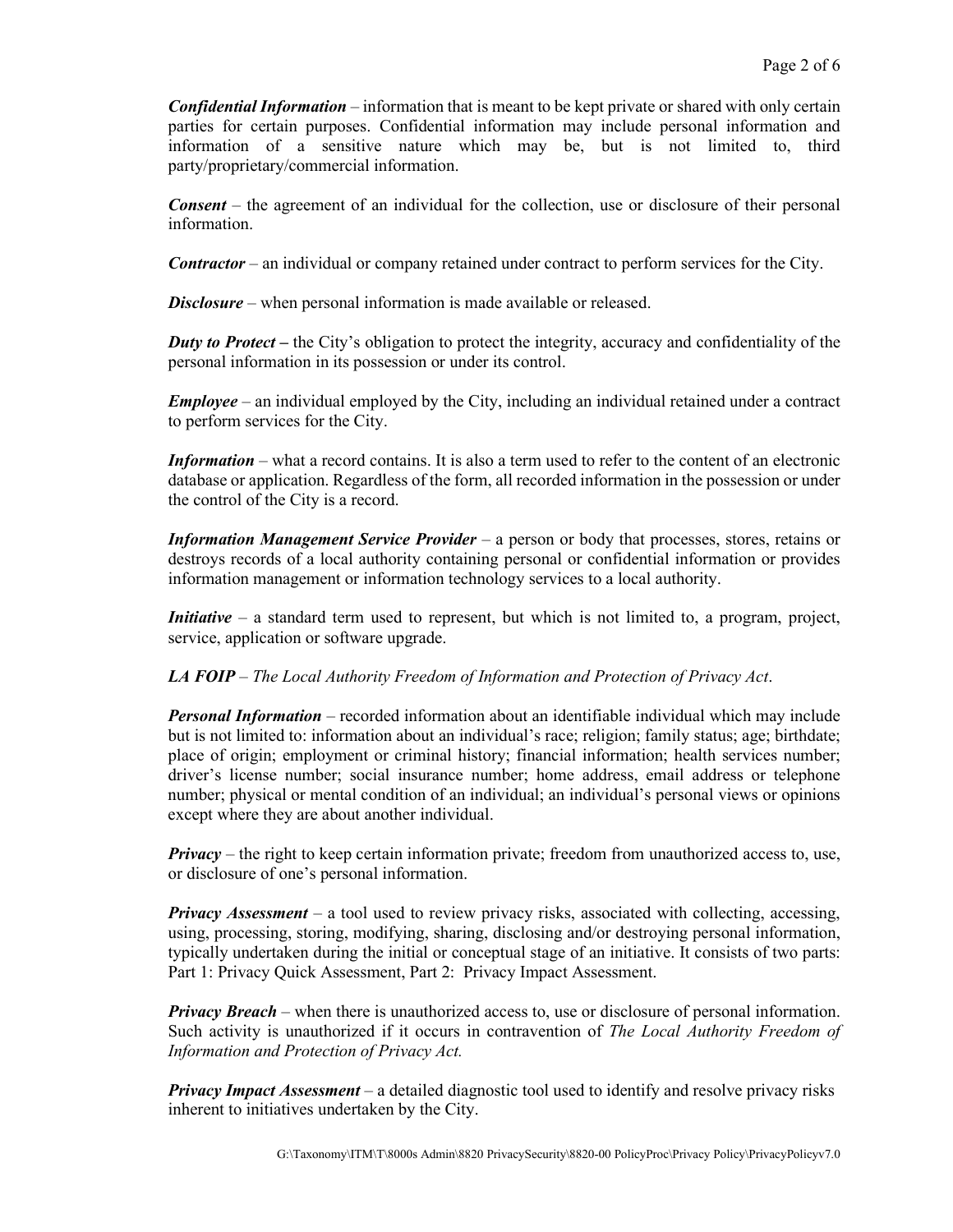*Privacy Quick Assessment* – a preliminary diagnostic tool used to determine whether an initiative has or will have privacy concerns that need to be reviewed in more detail through a Privacy Impact Assessment.

*Record* – a record of information in any form and includes information that is written, photographed, recorded, digitized or stored in any manner, but does not include computer programs or other mechanisms that produce records.

*Third Party* – a person or company other than the City.

*Use* – when personal information collected by the City is used for any purpose.

## **4.0 Policy**

LA FOIP is the primary legislation governing the City of Regina with respect to the protection of personal information in the City's possession or under its control. Other legislation may also authorize the collection, use or disclosure of information.

## **4.1 Privacy Protection**

The City has a duty to protect the integrity, accuracy and confidentiality of personal information in its possession or under its control, as outlined in Section 23.1 of LA FOIP.

The City is authorized to, and may, enter into third party agreements that involve the sharing of personal information.

Every employee or contractor who collects, accesses, uses, processes, stores, modifies, shares, discloses and/or destroys personal information as a result of employment or contract with the City is:

- Required to sign and abide by any relevant City of Regina confidentiality agreements.
- Responsible for managing personal information in accordance with those agreements, this policy and related procedures and guidelines.
- Responsible for proactively incorporating privacy protection into all corporate initiatives.

Every City employee is responsible for safeguarding personal information in the workplace and when working remotely.

## **4.1.1 Information Management Service Provider**

Before disclosing personal information to an information management service provider, the City is required under Section 23.2 of LA FOIP to enter into a written agreement that meets the requirements of the Act and Regulations.

#### **4.2 Purpose**

Any personal information collected by or for the City must be collected for an identified business purpose. This purpose must be identified at or before the time of collection.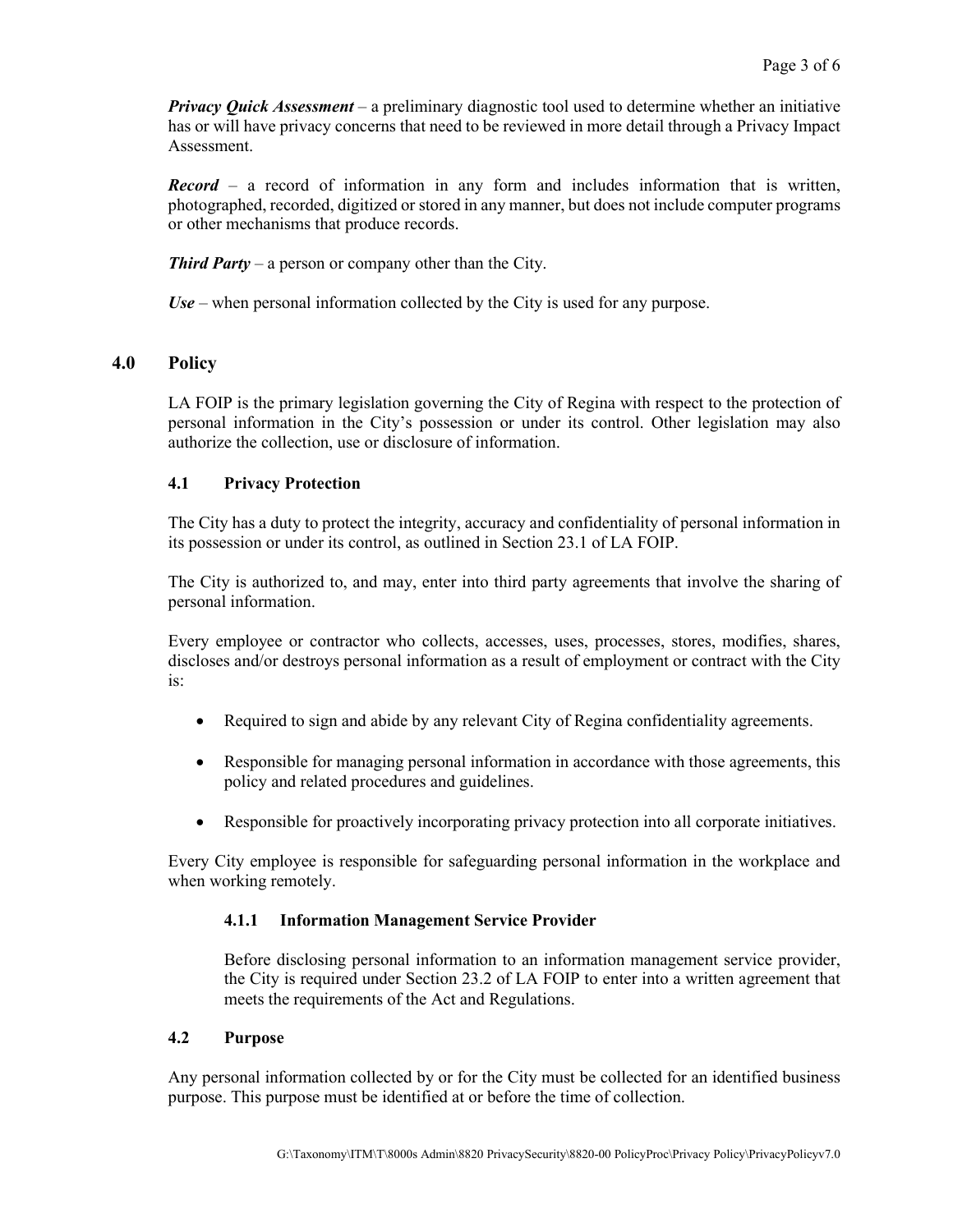## **4.3 Consent**

Appropriate consent or authority from LA FOIP is required to collect, use or disclose personal information.

Consent must be obtained directly from the individual to whom the information relates, where reasonably practicable to do so. In cases where gaining consent from the individual may not be feasible, appropriate or the only lawful means, the authority for collection must be derived from LA FOIP, a bylaw, other legislation or policy.

Obtaining informed consent is best practice, meaning that the individual is aware of and understands the purpose for the collection and how the information will be used or disclosed.

## **4.4 Collection**

When collecting personal information, only collect the information necessary to perform the identified task or function.

#### **4.5 Use and Disclosure**

Personal information must only be used or disclosed for the purposes for which it was collected, or for a use that is consistent with that purpose; with the consent of the individual; or when collection, use or disclosure is authorized by legislation.

#### **4.6 Retention**

Personal information must be retained only as long as necessary for the fulfillment of its stated collection purpose, or as specified by law. When the retention requirements have been met appropriate steps must be taken to safely and securely dispose of the records.

#### **4.7 Accuracy**

Reasonable efforts must be made to ensure that the personal information used by the City for an administrative purpose is accurate, complete, and as up-to-date as reasonably possible.

## **4.8 Correction**

An individual has the right to request correction of personal information as outlined in Section 31 of LA FOIP; to have a notation made if correction was requested but not made; and to be advised of the reason a request was disregarded.

#### **4.9 Security**

The City will ensure that appropriate security safeguards are in place to protect personal information. These safeguards are intended to address such concerns as appropriate access to information, breach prevention, recovery, information integrity and other potential security issues. Safeguards include physical, technical, procedural and organizational measures.

#### **4.10 Access**

With some exceptions, individuals have a right to be informed of the existence, use and disclosure of personal information pertaining to them and have the right to access their personal information upon request.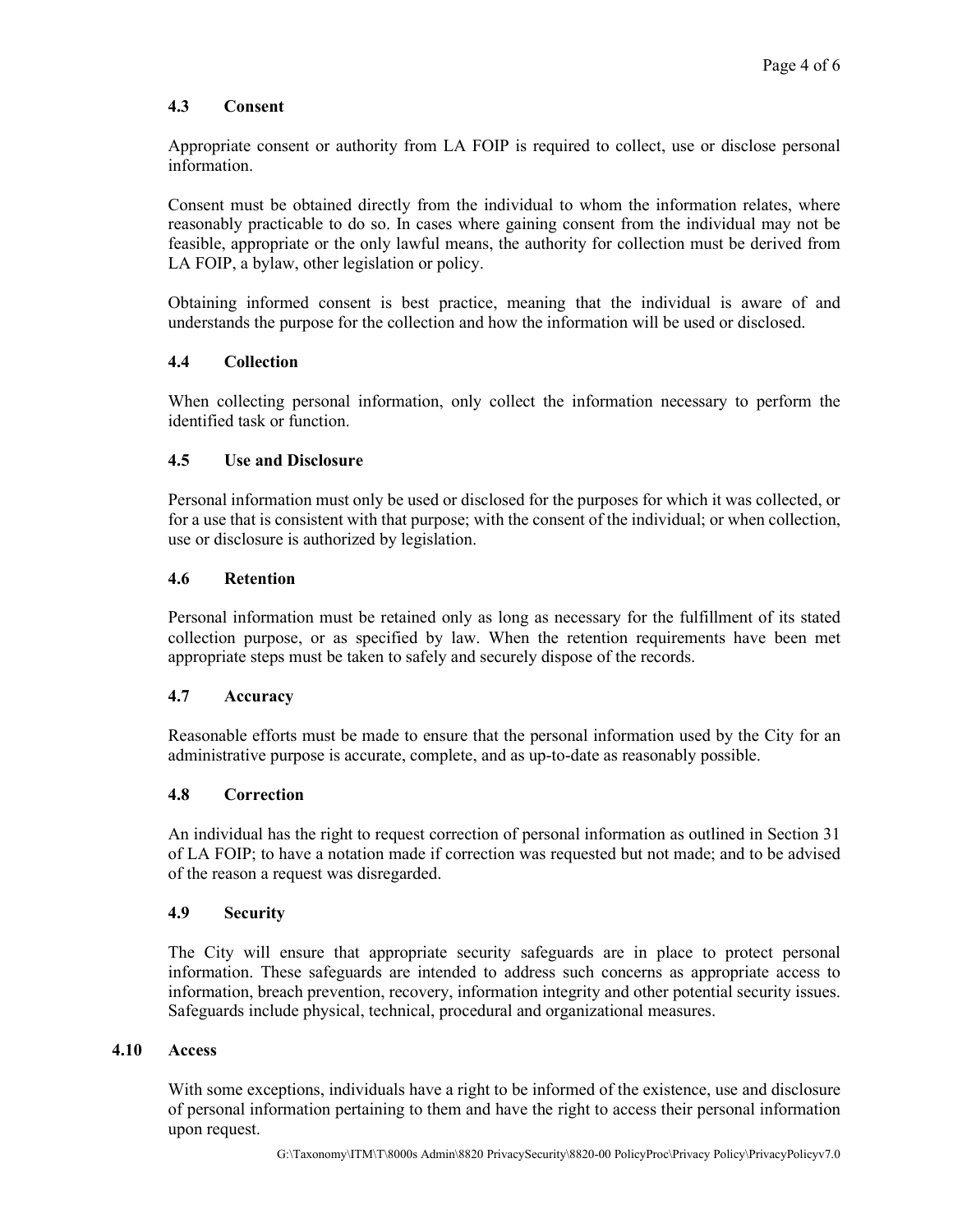## **4.11 Privacy Breach**

A privacy breach occurs when there is unauthorized access to, use, disclosure, or loss of personal information. Any employee or contractor who knows of, or suspects, a privacy breach must report it immediately to the Access and Privacy Team in the Office of the City Clerk and follow the privacy breach protocol:

- The breach must be contained and the unauthorized practice stopped to lessen any consequences for the individual(s) whose information was involved, as well as consequences to the City.
- Privacy breaches must be investigated and documented.
- Risk to individuals must be reviewed and notification to affected individuals should occur (when determined to be necessary) to avoid, mitigate or address harm which may come to the individual as a result of the breach.
- Safeguards must be developed and improvements made to prevent further breaches.

## **4.12 Ability to Challenge**

An individual has the right to file a complaint regarding the handling of their information by contacting the APT or by submitting a Privacy Complaint form.

If the individual remains dissatisfied with the City's response, the individual has the right to raise their concerns with the Office of the Saskatchewan Information and Privacy Commissioner.

## **4.13 Privacy Assessment**

A privacy assessment (PA) is a process designed to ensure compliance with the City's privacy protection responsibilities. A PA helps determine whether initiatives involving the use of personal information raise privacy risks. It measures, describes and quantifies those risks; and proposes solutions to eliminate or mitigate privacy risks to an acceptable level.

All initiatives must undergo, at a minimum, a Privacy Quick Assessment, which is an initial assessment that helps to determine whether a more detailed Privacy Impact Assessment is required.

# **5.0 Roles & Responsibilities**

City Clerk is responsible for:

• Corporate information, including personal information at the City of Regina.

Manager of Corporate Information Governance is responsible for:

• Providing guidance with respect to this policy and ensuring this policy is maintained.